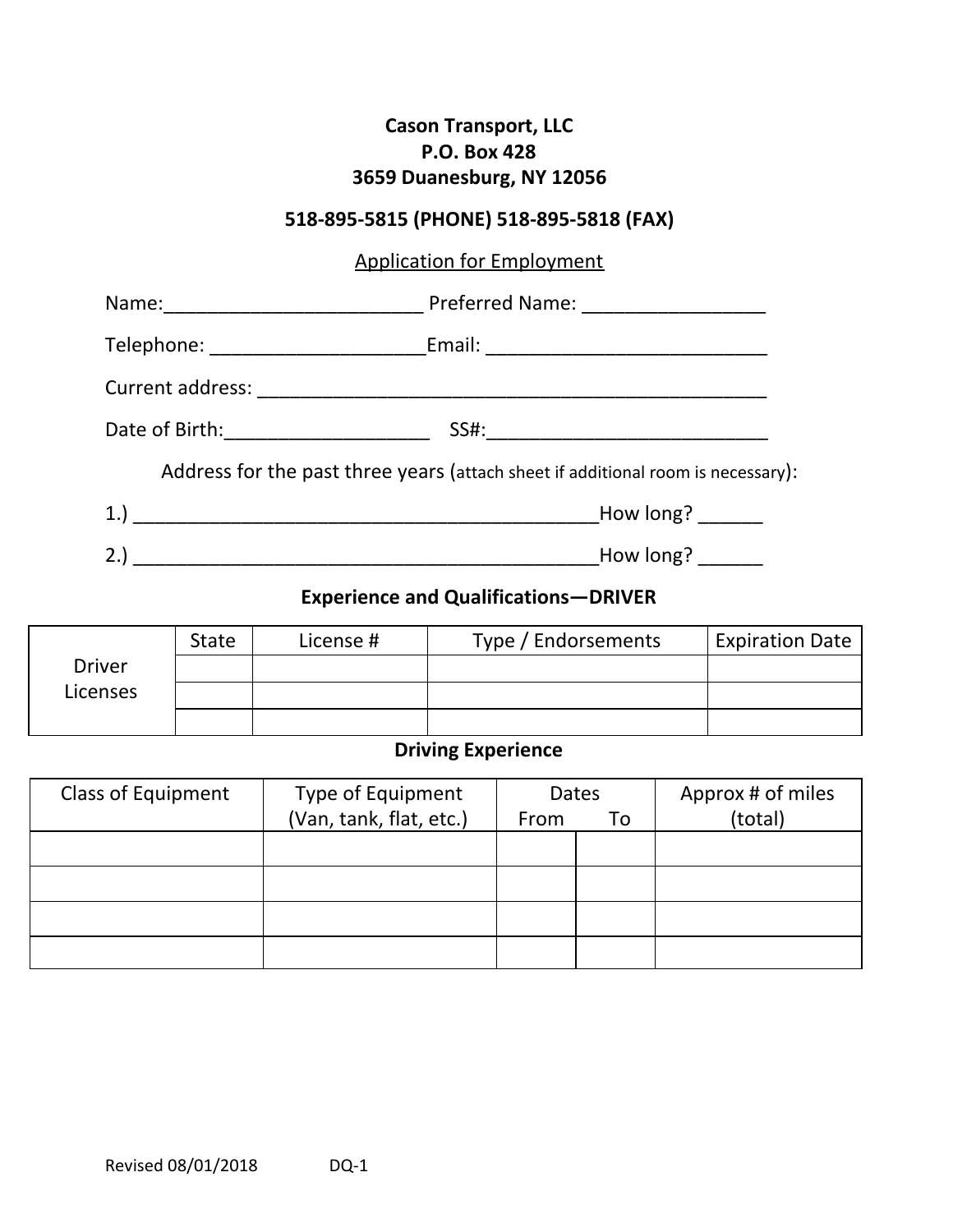| Dates                | Nature of Accident (head-on, rear-end, etc.) | <b>Fatalities</b> | Injuries |
|----------------------|----------------------------------------------|-------------------|----------|
| Last Accident        |                                              |                   |          |
| <b>Next Previous</b> |                                              |                   |          |
| <b>Next Previous</b> |                                              |                   |          |

#### **Accident Record for Past 3 Years** (attach sheet if additional room is necessary)

#### **Traffic Convictions & Forfeitures for the Past 3 years (other than parking violations)**

(attach sheet if additional room is necessary)

| Location | Date | Charge | Penalty |
|----------|------|--------|---------|
|          |      |        |         |
|          |      |        |         |
|          |      |        |         |

A. Have you ever been denied a license, permit, or privilege to operate a motor vehicle? YES \_\_\_\_\_\_\_\_\_\_\_ NO \_\_\_\_\_\_\_\_\_

\_\_\_\_\_\_\_\_\_\_\_\_\_\_\_\_\_\_\_\_\_\_\_\_\_\_\_\_\_\_\_\_\_\_\_\_\_\_\_\_\_\_\_\_\_\_\_\_\_\_\_\_\_\_\_\_\_\_\_\_\_\_\_\_\_\_\_\_\_\_\_\_\_\_\_

\_\_\_\_\_\_\_\_\_\_\_\_\_\_\_\_\_\_\_\_\_\_\_\_\_\_\_\_\_\_\_\_\_\_\_\_\_\_\_\_\_\_\_\_\_\_\_\_\_\_\_\_\_\_\_\_\_\_\_\_\_\_\_\_\_\_\_\_\_\_\_\_\_\_\_\_\_\_\_\_ \_\_\_\_\_\_\_\_\_\_\_\_\_\_\_\_\_\_\_\_\_\_\_\_\_\_\_\_\_\_\_\_\_\_\_\_\_\_\_\_\_\_\_\_\_\_\_\_\_\_\_\_\_\_\_\_\_\_\_\_\_\_\_\_\_\_\_\_\_\_\_\_\_\_\_\_\_\_\_\_ \_\_\_\_\_\_\_\_\_\_\_\_\_\_\_\_\_\_\_\_\_\_\_\_\_\_\_\_\_\_\_\_\_\_\_\_\_\_\_\_\_\_\_\_\_\_\_\_\_\_\_\_\_\_\_\_\_\_\_\_\_\_\_\_\_\_\_\_\_\_\_\_\_\_\_\_\_\_\_\_

B. Has any license, permit, or privilege ever been suspended or revoked? YES \_\_\_\_\_\_\_\_\_ NO\_\_\_\_\_\_\_

If the answer to either A or B is YES- give a detailed statement below:

#### **Previous Drug and Alcohol Test Results**

\_\_\_\_\_\_\_\_\_\_\_\_\_\_\_\_\_\_\_\_\_\_\_\_\_\_\_\_\_\_\_\_\_\_\_\_\_\_\_\_\_\_\_\_\_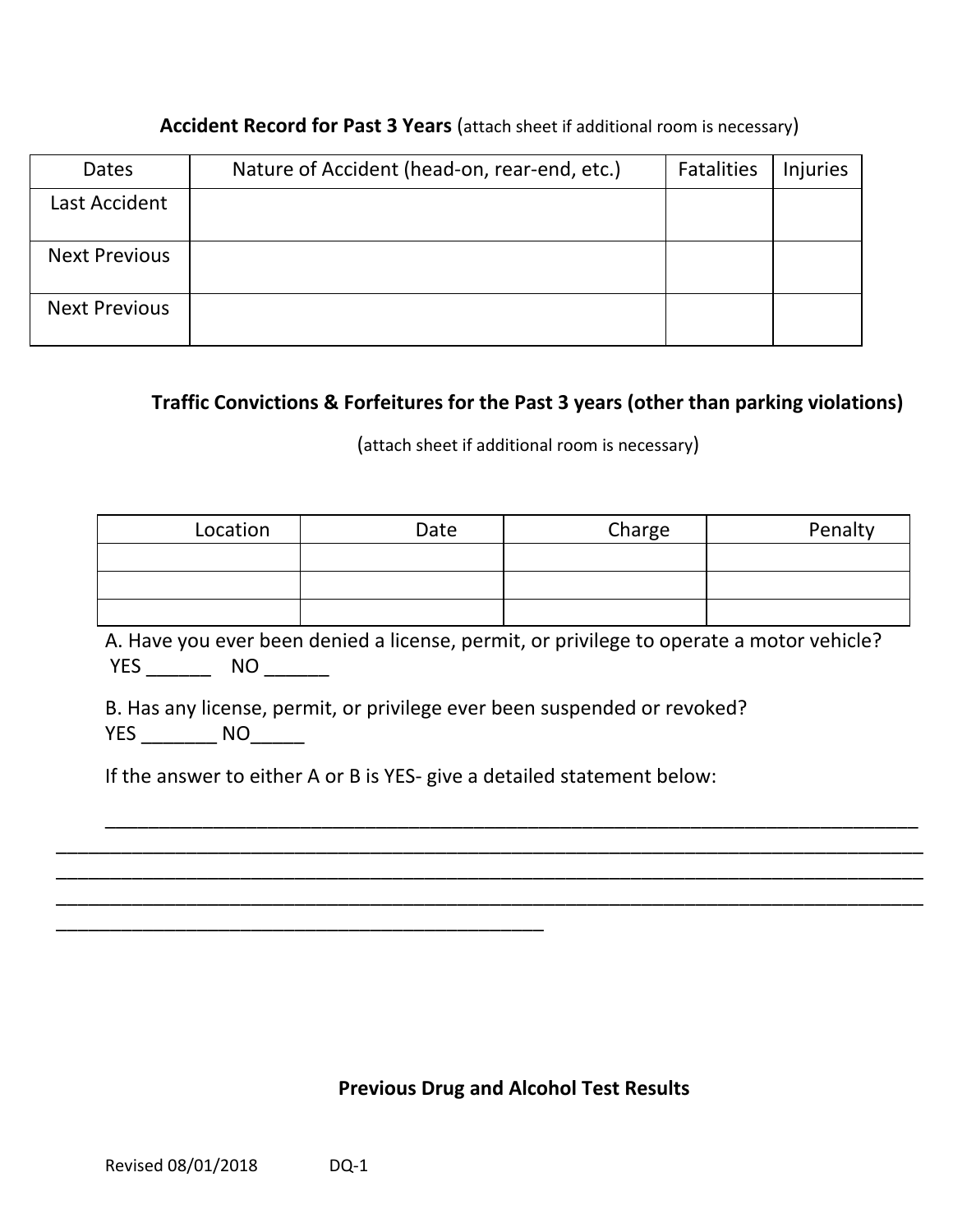During the previous two years, have you ever:

1. Tested positive on a pre-employment drug or alcohol test administered that an employer that you applied to, but did not obtain, safety-sensitive transportation work?

YES NO

2. Refused to test on a pre-employment drug or alcohol test administered by an employer that you applied to, but did not obtain, safety-sensitive transportation work?

\_\_\_\_\_\_\_\_\_\_\_\_\_\_\_\_\_\_\_\_\_\_\_\_\_\_\_\_\_\_\_\_\_\_\_\_\_\_\_\_\_\_\_\_\_\_\_\_\_\_\_\_\_\_\_\_\_\_\_\_\_\_\_\_\_\_\_\_\_\_\_\_\_\_\_\_\_\_

\_\_\_\_\_\_\_\_\_\_\_\_\_\_\_\_\_\_\_\_\_\_\_\_\_\_\_\_\_\_\_\_\_\_\_\_\_\_\_\_\_\_\_\_\_\_\_\_\_\_\_\_\_\_\_\_\_\_\_\_\_\_\_\_\_\_\_\_\_\_\_\_\_\_\_\_\_\_\_\_\_\_\_ \_\_\_\_\_\_\_\_\_\_\_\_\_\_\_\_\_\_\_\_\_\_\_\_\_\_\_\_\_\_\_\_\_\_\_\_\_\_\_\_\_\_\_\_\_\_\_\_\_\_\_\_\_\_\_\_\_\_\_\_\_\_\_\_\_\_\_\_\_\_\_\_\_\_\_\_\_\_\_\_\_\_\_ \_\_\_\_\_\_\_\_\_\_\_\_\_\_\_\_\_\_\_\_\_\_\_\_\_\_\_\_\_\_\_\_\_\_\_\_\_\_\_\_\_\_\_\_\_\_\_\_\_\_\_\_\_\_\_\_\_\_\_\_\_\_\_\_\_\_\_\_\_\_\_\_\_\_\_\_\_\_\_\_\_\_\_

YES NO

If the answer to either 1 or 2 above- give a detailed statement below

\_\_\_\_\_\_\_\_\_\_\_\_\_\_\_\_\_\_\_\_\_\_\_\_\_\_\_\_\_\_\_\_\_\_\_\_\_\_\_\_\_\_\_\_\_\_\_\_\_\_\_\_\_

Employment Record (past 10 years) (attach additional page if necessary) **Last Employer:** The contract of the Phone #:  $\blacksquare$ Address: \_\_\_\_\_\_\_\_\_\_\_\_\_\_\_\_\_\_\_\_\_\_\_\_\_\_\_\_\_\_\_\_\_\_\_\_\_\_\_\_\_\_\_\_\_\_\_\_\_\_\_\_\_\_\_\_\_\_\_\_\_\_\_\_\_\_\_\_\_\_\_\_\_\_\_\_\_\_\_\_\_ From: To: Position Held: Contact Person: Equipment Operated: \_\_\_\_\_\_\_\_\_\_\_\_\_\_\_\_\_\_\_\_\_\_\_\_\_\_\_\_\_\_\_\_\_\_\_\_\_\_\_\_\_\_\_\_\_\_\_\_\_\_\_\_\_\_\_\_\_\_\_\_\_\_\_\_\_\_\_\_\_\_ Reasons for Leaving: which is a set of the set of the set of the set of the set of the set of the set of the set of the set of the set of the set of the set of the set of the set of the set of the set of the set of the set **Second Last Employer**: \_\_\_\_\_\_\_\_\_\_\_\_\_\_\_\_\_\_\_\_\_\_\_\_\_\_Phone #: \_\_\_\_\_\_\_\_\_\_\_\_\_\_\_\_\_\_\_\_\_\_\_\_\_\_\_\_\_\_\_\_\_\_\_\_ Address: From: To: Position Held: Contact Person: Zontact Person: Equipment Operated: \_\_\_\_\_\_\_\_\_\_\_\_\_\_\_\_\_\_\_\_\_\_\_\_\_\_\_\_\_\_\_\_\_\_\_\_\_\_\_\_\_\_\_\_\_\_\_\_\_\_\_\_\_\_\_\_\_\_\_\_\_\_\_\_\_\_\_\_\_\_ Reasons for Leaving: \_\_\_\_\_\_\_\_\_\_\_\_\_\_\_\_\_\_\_\_\_\_\_\_\_\_\_\_\_\_\_\_\_\_\_\_\_\_\_\_\_\_\_\_\_\_\_\_\_\_\_\_\_\_\_\_\_\_\_\_\_\_\_\_\_\_\_\_\_\_\_ **Third Last Employer:** Third Last Employer:  $\blacksquare$